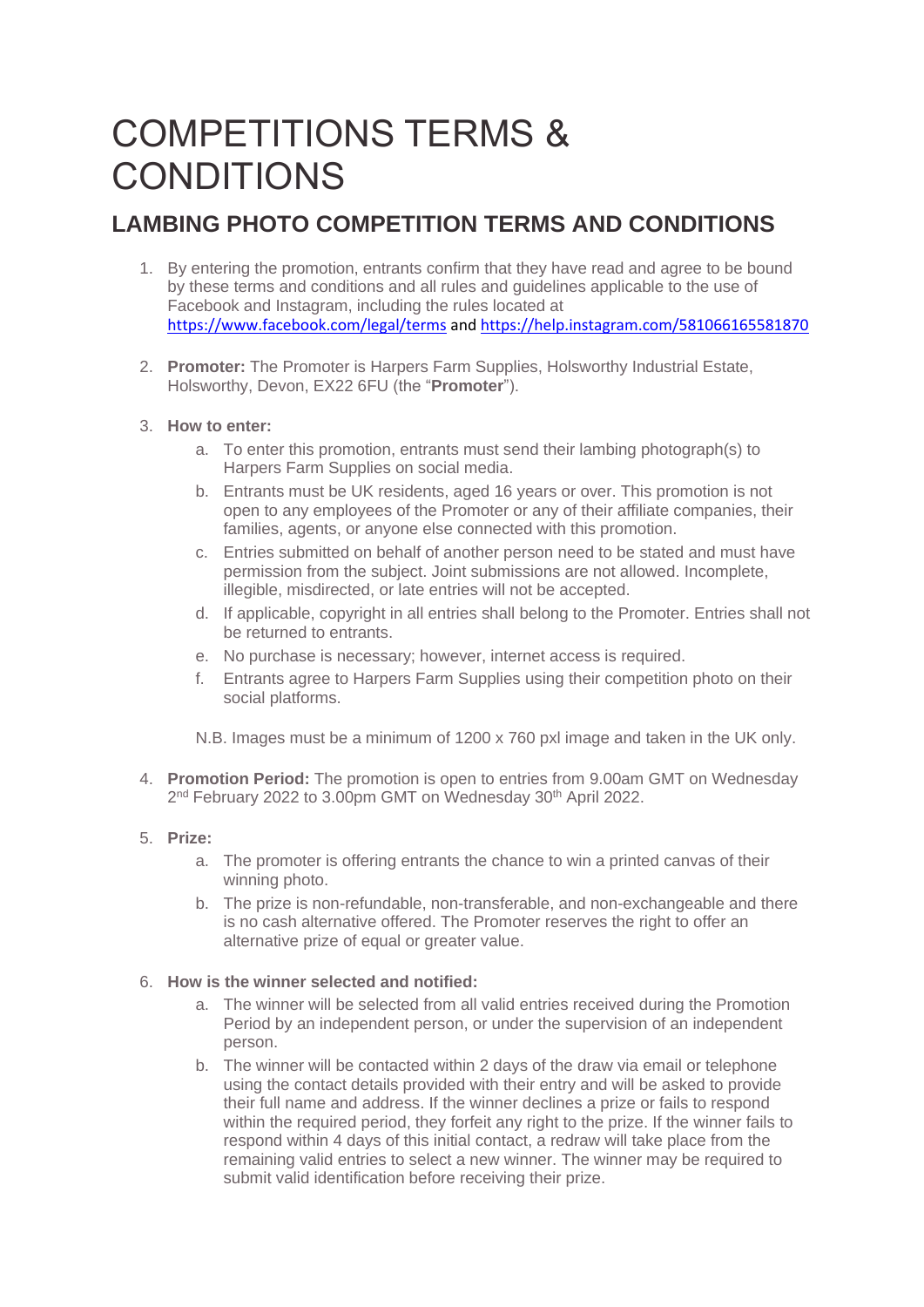- c. The prize will be sent via **registered post** to the address supplied within 2 weeks of notification and the winner will be required to sign to acknowledge receipt. Or the prize will be collected by the winner.
- 7. The Promoter reserves the right to discount any inappropriate or offensive entries and to disqualify any entries if the Promoter, at its sole discretion, believes that there has been an attempt to manipulate or tamper with the operation of the promotion.
- 8. In the event of unforeseen circumstances or circumstances outside its reasonable control, the Promoter reserves the right to modify or discontinue, temporarily or permanently, this promotion without prior notice.
- 9. Entrants agree to be bound by the decisions of the Promoter, which are final in all matters relating to the promotion. No correspondence will be entered into in respect of the Promoter's decisions.
- 10. The Promoter does not accept responsibility for network, computer or software failures of any kind and has no responsibility for lost, delayed, or misdirected entries. The Promoter does not accept any responsibility for any infringement of any third-party intellectual property rights caused by entrants entering this promotion.
- 11. Nothing in these terms excludes the Promoter's liability for death or personal injury caused by its negligence or for fraud, or any other liability that the Promoter may not exclude by law. Subject to that, the Promoter and its associated companies will not be liable for any loss (including, without limitation, indirect, special, or consequential loss or loss of profits) expense or damage which is suffered or sustained in connection with this promotion or accepting or using any prize, including any loss incurred because of any delay and/or failure to perform any obligation to the winner or other entrants that is caused by:
	- a. technical problems of any kind which may limit or prevent any person's participation in the promotion.
	- b. any loss or damage arising from or in connection with the allocation or enjoyment of a prize.
	- c. any act or omission of any third party, particularly any third party involved in the provision of services relevant to the prize; or
	- d. any other events beyond the Promoter's control that may cause the promotion to be disrupted or corrupted or may lead to loss of, or damage to, the winner or to the prize.
- 12. If any of these terms and conditions are found by a court or regulator to be invalid or unenforceable the remaining other provisions shall continue to apply.
- 13. This promotion is in no way sponsored, endorsed, or administered by or associated with Facebook, Instagram or any other social media channel. By entering, entrants acknowledge that Facebook and Instagram do not bear any responsibility for this promotion and, to the maximum extent permitted by law, entrants release Facebook and Instagram from any liability whatsoever in connection with this promotion. All information entrants provide when they enter the promotion is provided to the Promoter and not to Facebook, Instagram or any other social media channel.
- 14. The Promoter shall use entrants' personal data for the purposes of carrying out the promotion, and in the case of winner's data, as set out in the Promoter's privacy notice available at <https://harpersfeeds.co.uk/data-protection> and further explained in the following paragraphs.